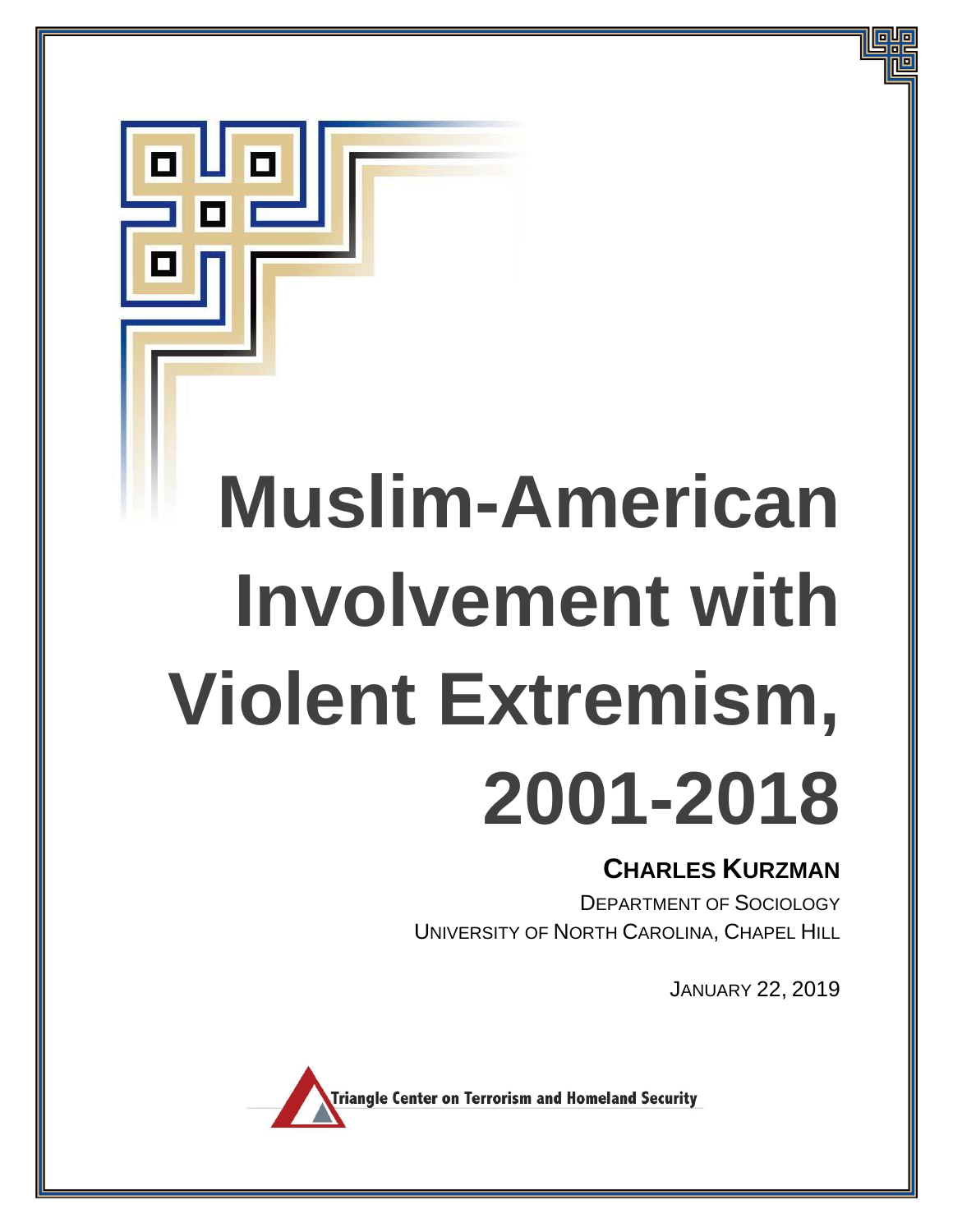Fourteen Muslim-Americans were arrested for alleged involvement with violent extremism in 2018, the lowest total in a decade. The wave of Muslim-Americans associating themselves with the self-proclaimed "Islamic State" appears to have dwindled (see Figure 1).

There were three possible incidents of Islamic terrorism in 2018, all involving teenagers. One set fires on her former college campus in Minnesota, resulting in no injuries; another tried and failed to detonate an explosive in his high school cafeteria in Utah; a third stabbed his friends and a parent at a slumber party in Florida, killing one and injuring two. All three of the suspects exhibited mental health conditions. All had expressed interest in Islamist extremism, although it is not clear whether the Utah and Florida suspects were Muslim. The interim director of the National Counterterrorism Center cited these incidents as evidence that "U.S.-based homegrown violent extremists (HVEs) remain the most persistent Islamist terrorist threat from al-Qa'ida and ISIS-affiliated supporters to the United States."<sup>1</sup>

If these incidents are included, the number of fatalities caused by Muslim-American

This is the tenth annual report on Muslim-American terrorism suspects and perpetrators published by the Triangle Center on Terrorism and Homeland Security [\(https://sites.duke.edu/tcths\)](https://sites.duke.edu/tcths). These reports, and the data on which they are based, are available at [http://kurzman.unc.edu/muslim](http://kurzman.unc.edu/muslim-american-terrorism/annual-report)[american-terrorism/annual-report.](http://kurzman.unc.edu/muslim-american-terrorism/annual-report)

extremists in the United States since 9/11 rose to 141. Over this same period, there have been approximately 277,000 murders in the United States.<sup>2</sup> In 2018 alone, 230 Americans were killed in mass shootings, $3$ including 11 people killed by an alleged rightwing extremist at a synagogue in Pittsburgh.

In addition, four Muslim-Americans were arrested for plotting violence in 2018; three were arrested for promoting terrorism online; three were charged with attempting to join a militant group abroad; and two were charged in 2018 with joining the Islamic State in 2014- 2015. Another three were arrested in 2018 for involvement in nonviolent plots.

There were no incidents or arrests in 2018 involving Muslim extremists who entered the United States illegally.<sup>4</sup>

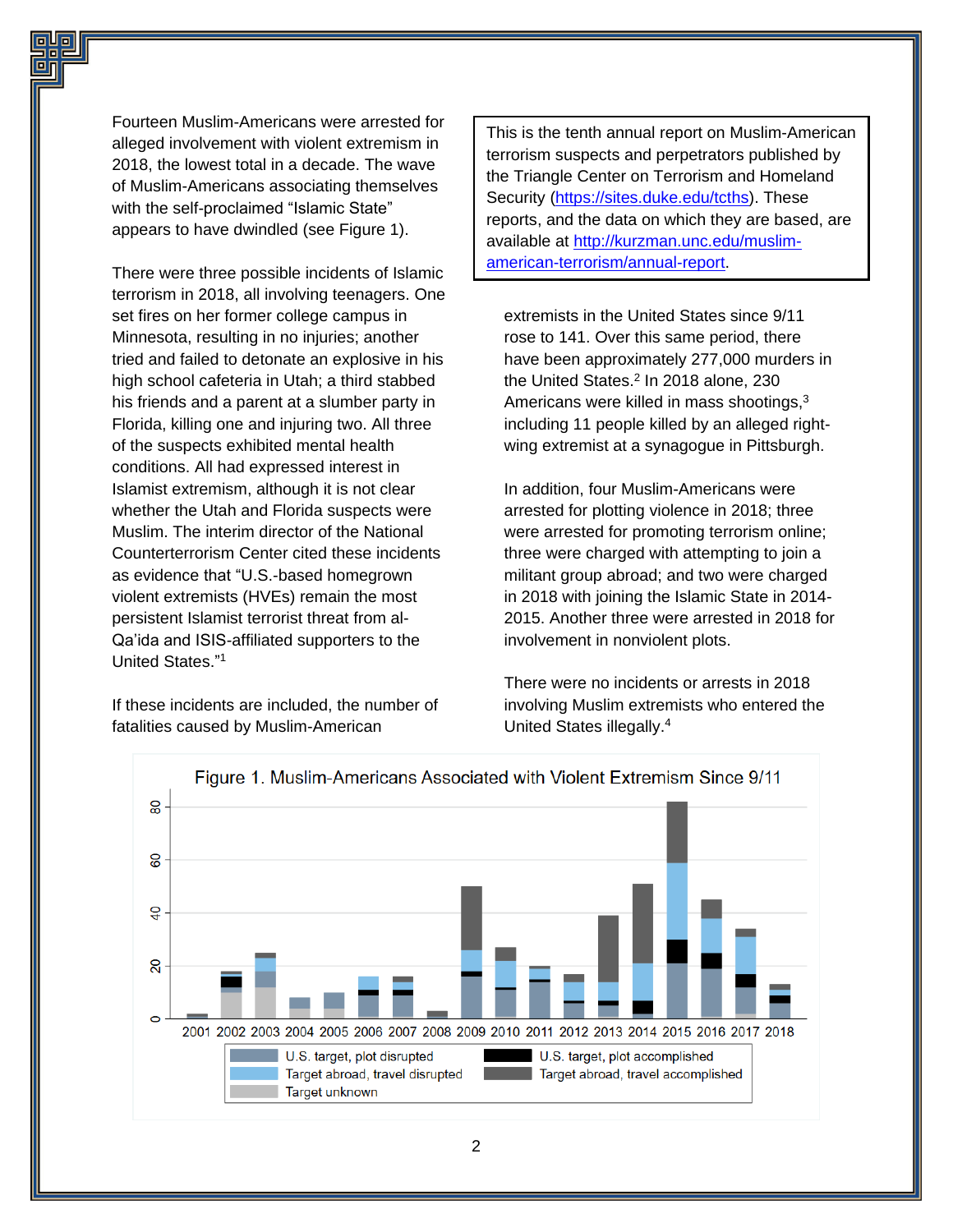# **Trump Administration Failed to Acknowledge Dwindling Numbers**

Two years ago, this annual report documented the Trump administration's exaggeration of the threat posed by citizens of "travel ban" countries; in fact, extremists from those countries had caused zero fatalities in the United States.<sup>5</sup> (The total remains zero.) Last year, this annual report documented Trump's exaggeration of the threat posed by "support networks for Radical Islam"; in fact, the administration had uncovered no support networks.<sup>6</sup> (It still has not.)

Throughout 2018, the Trump administration continued to exaggerate the rate of Muslim-American violent extremism.

In January 2018, the Trump administration suggested that "thousands of terror-connected individuals" had attempted to enter the United States each year, not counting "those who may have entered or attempted to enter the country undetected." <sup>7</sup> There is no evidence of terrorist infiltration on this scale, and such figures do not explain the dwindlng number of attacks and arrests, most of which involved people born in the United States.

In October 2018, the National Strategy for Counterterrorism declared, "We remain a nation at war." The document accused previous administrations of "not develop[ing] a prevention architecture to thwart terrorist radicalization and recruitment. Unless we counter terrorist radicalization and recruitment, we will be fighting a never-ending battle against terrorism in the homeland, overseas, and online."<sup>8</sup> The strategy document did not acknowledge the dwindling number of Muslims involved in violent extremism in the United States.

In December 2018, President Trump claimed that "people are pouring into our country, including terrorists,"<sup>9</sup> and that "we have terrorists coming in through the southern border. ... Because you know why? It was always the easiest."<sup>10</sup> Trump's comments contradicted the National Strategy for Counterterrorism, which assessed that migrants posed less threat than "homegrown violent extremists,"<sup>11</sup> as well as a report by the State Department in September 2018, which concluded that "there have been no cases of terrorist groups exploiting these gaps [in Latin American border controls] to move operations through the region."<sup>12</sup>

| Figure 3. Muslim-Americans Arrested in 2018 for Alleged Involvement in Violent Extremism |                    |                                             |       |                          |
|------------------------------------------------------------------------------------------|--------------------|---------------------------------------------|-------|--------------------------|
| Name                                                                                     | Location           | Plot or alleged plot                        |       | Disrupted Status of case |
| Tnuza Jamal Hassan                                                                       | St. Paul, MN       | Attempted travel in 2017, arson in 2018     | No.   | Trial pending            |
| Martin Farnsworth                                                                        | St. George, UT     | Attempted to detonate explosive             | No.   | Trial pending            |
| Corey Johnson                                                                            | Palm Beach, FL     | Stabbed friends at slumber party            | No.   | Trial pending            |
| Matin Azizi-Yarand                                                                       | Plano, TX          | Plan to use firearms                        | Early | Trial pending            |
| Waheba Issa Dais                                                                         | Cudahy, WI         | Online recruitment for "Islamic State"      | No.   | Trial pending            |
| <b>Demetrius Pitts</b>                                                                   | Cleveland, OH      | Plan to bomb Independence Day parade        | Early | Trial pending            |
| Ibraheem Musaibli                                                                        | Dearborn, MI       | Joined "Islamic State" in 2015              | No.   | Trial pending            |
| <b>Faress Shraiteh</b>                                                                   | Chicago, IL        | Attempted travel to "Islamic State" in 2015 | No    | Trial pending            |
| Omar Ameen                                                                               | Sacramento, CA     | Joined "Islamic State" in 2014              | No.   | Trial pending            |
| Ahmad Suhad Ahmad I                                                                      | Tucson, AZ         | Plan to bomb Mexican drug dealer            | Early | Trial pending            |
| Ashraf Al Safoo                                                                          | Chicago, IL        | Online recruitment for "Islamic State"      | No.   | Trial pending            |
| Naser Almadaoji                                                                          | Beavercreek, OH    | Attempted travel to "Islamic State"         | Early | Trial pending            |
| Damon Joseph                                                                             | Holland, OH        | Plan to shoot synagogue                     | Early | Trial pending            |
| Tayyab Tahir Ismail                                                                      | Broward County, FL | Online recruitment for "Islamic State"      | No.   | Trial pending            |

Early disruption is defined here as coming to the attention of authorities prior to obtaining weapons or explosives.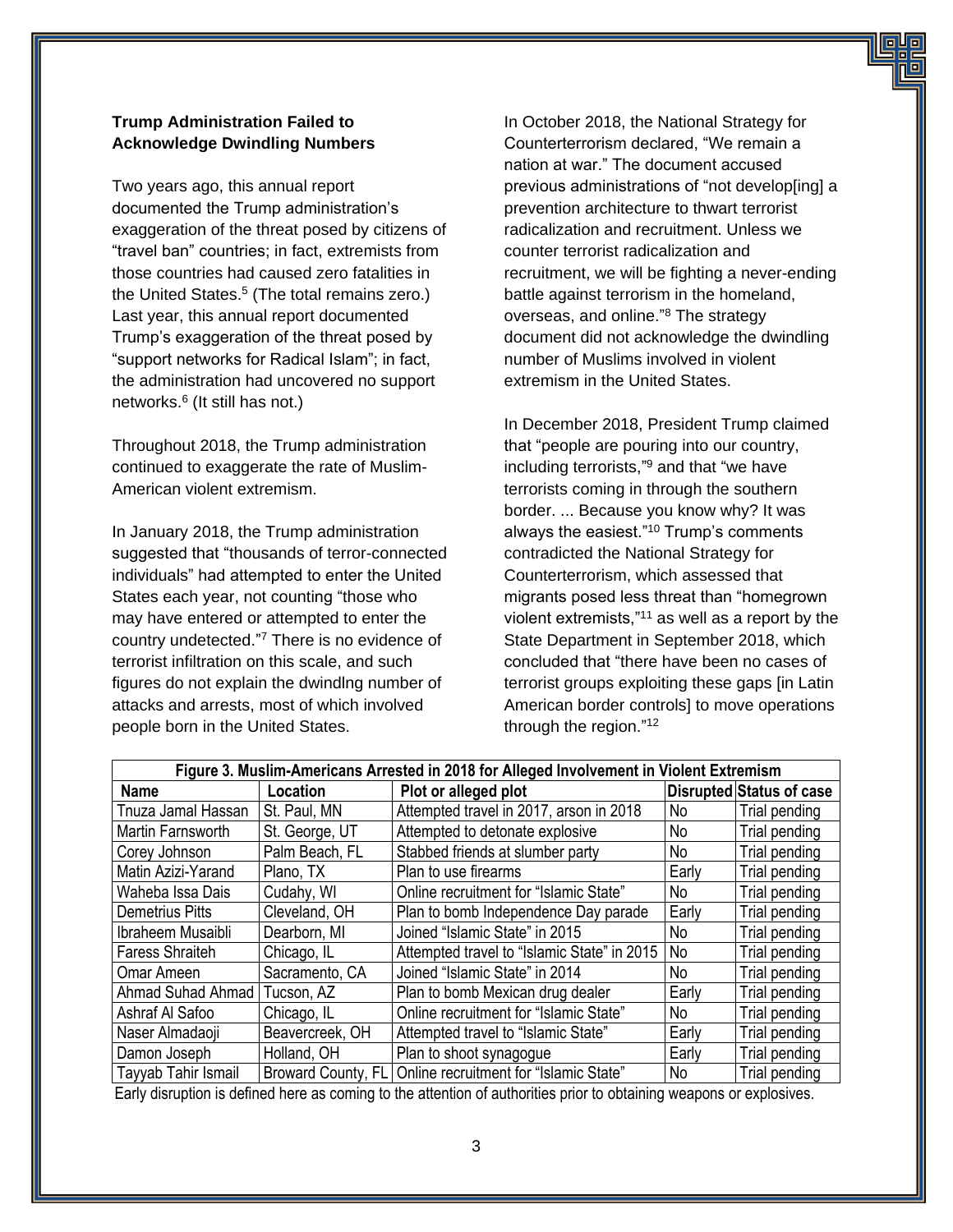#### **Why the Decline in Violent Extremism?**

The number of Muslim-Americans associated with violent extremism peaked in the first half of 2015, with the rise of the self-proclaimed "Islamic State," and has been dropping since then. The 2018 figures continued this trend.

To better understand why the numbers have declined, I contacted 27 prominent researchers on Muslim-American violent extremism with this request: "As part of my annual report on Muslim-American involvement with violent extremism, I am collecting insights from experts to help understand why there was so little Islamist extremism in the United States in 2018 -- 3 incidents of violence and 11 arrests, by my count, down from 35 incidents/arrests in 2017, 45 in 2016, and 84 in 2015. Would you be willing to share a few sentences explaining your thinking on this subject?"

Thirteen researchers offered their thoughts. Their full responses are listed at the end of this report.<sup>13</sup> I also attempted to request comment from officials at the Department of Homeland Security, the Department of Justice, the Federal Bureau of Investigation, and the National Counterterrorism Center, but their public affairs officers are furloughed in the partial government shutdown and did not respond to e-mail and voicemail.

The most common theme in the researchers' responses involved the Islamic State's loss of territory. Peter Bergen, a journalist and director of the national security studies program at the New America Foundation in Washington, D.C., suggested: "While correlation is not causation, it's striking how these figures correlate with the rise and fall of the physical ISIS capliphate. That supposedly perfect Islamist society was a powerful pull factor in attracting idealistic young Muslim men and women from around the globe,

including to a relatively small degree in the United States, to either join ISIS or attempt to join ISIS or to try and carry out attacks in ISIS's name."

David Schanzer, director of the Triangle Center on Terrorism and Homeland Security at Duke University, noted that "the incidence of violence by extremist Muslim-Americans rises when foreign insurgent movements are successful – that is, they are gaining territory, they are making claims to be an authentic alternative Islamist society, and they are pushing this message aggressively through social media. When they are ascendant in this way, their call for like-minded diaspora Muslims to 'do something' can be compelling to at least a small cohort of Muslim-Americans. When these movements don't seem to be doing much themselves, their use of guilt or shame to compel violence by diaspora Muslims loses its bite, as has been the case as ISIS has gradually lost its socalled caliphate over the past 4 years."

Brian Jenkins, special assistant to the president of RAND, suggested that in addition to losing its "luster," the Islamic State's battlefield losses may have killed off some of its most dedicated supporters, since "the exodus to Syria may have drawn off some of the hotheads who otherwise might have engaged in attacks or plots here" in the United States.

Along with the Islamic State's loss of territory, several researchers commented on its loss of online recruitment capabilities. Seamus Hughes, deputy director of the Program on Extremism at George Washington University, commented: "The death of key online recruiters such as Junaid Hussain and Abu Saad al-Sudani, who were killed by airstrikes, played a role in numbers going down. It is hard to facilitate travel if there are no easily accessible online facilitators." Aaron Zelin of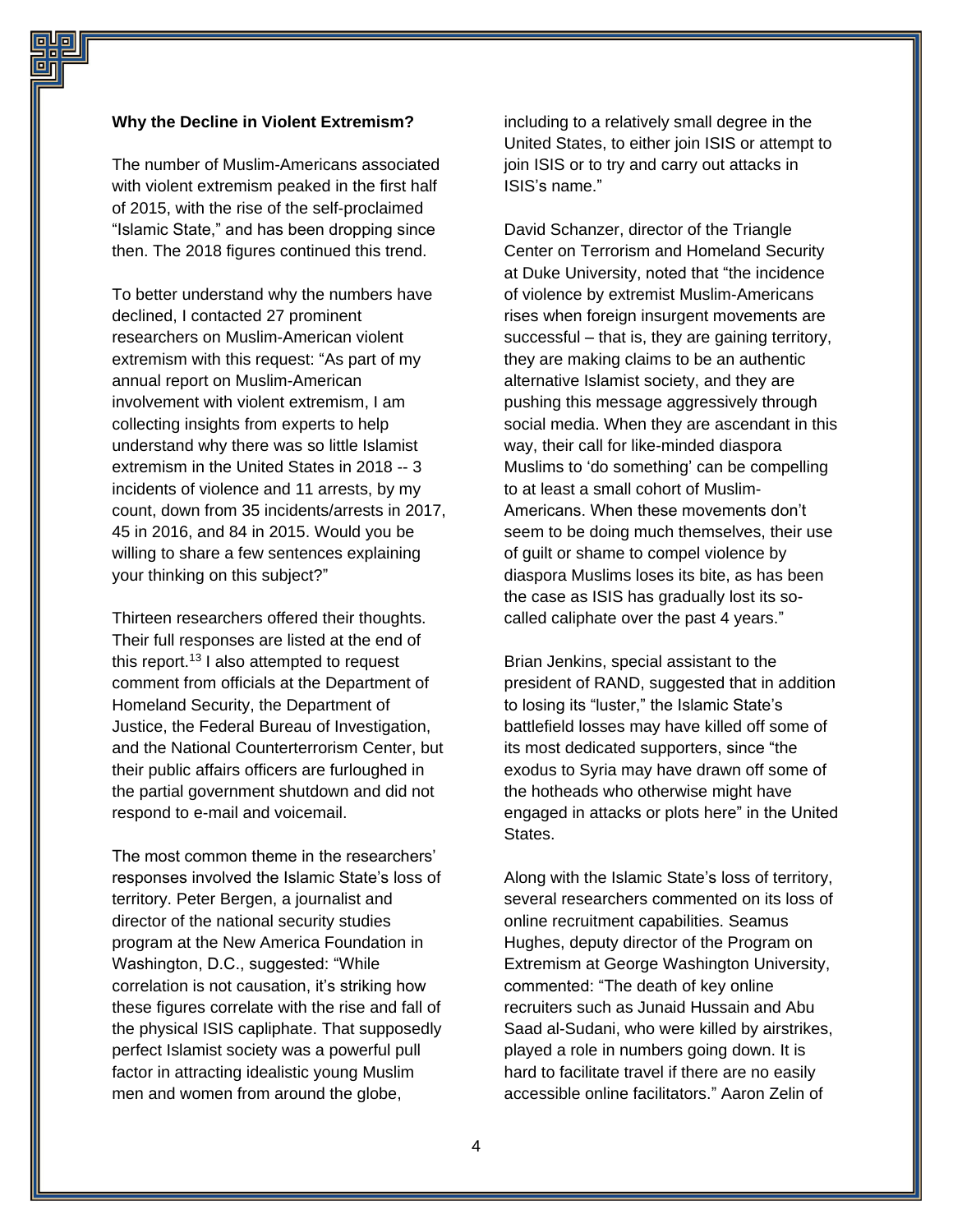the Washington Institute for Near East Policy highlighted the loss of charismatic mobilizing figures: "I think the destruction of IS territory, its recruiting network online and offline, and general prestige has been a key factor. Moreover, there has not been anyone to fill this vacuum with some charismatic leader or cause celebre that has animated American and in general Western jihadis." J.M. Berger, a research fellow with VOX-Pol, a European academic research network, suggested that online recruitment was particularly important for militants in the United States: "We've seen a major crackdown on jihadist social media and Internet presence. While I don't want to be too aggressive in attributing causality there, it is pretty likely that this has helped depress both recruitment and the virtual/remote direction of attacks, especially relative to Europe, where there are more robust offline extremist social networks. In the U.S., the transmission of the ideology and specific guidance on attacks is much more Internet-centric than in Europe."

Marc Sageman, a forensic psychiatrist and government counterterrorism consultant, proposed that the Islamic State now has fewer casualties, and especially fewer "innocent victims" such as women and children, with which to inspire militancy against the United States: "When images of US attacks in the Middle East subside (because the fighting is now less intense [highest intensity was in 2015 and decreased steadily after that, and tracks pretty well with the domestic decrease of attacks]), they are less available to people identifying with the victims abroad and cause less moral outrage in them, decreasing the impulse to carry out retaliation at home."

Several researchers emphasized that the rate of Muslim-American violent extremism was already quite low. "ISIS has been more or less a flop in its attempts to recruit American Muslims," commented Professor Jessica

Stern of Boston University: "As ISIS loses territory, its 'Caliphate' looks increasingly hollow and unattractive, so it's no surprise they are even less successful recruiting here now than they were a few years ago." Professors Steven Chermak and Joshua Freilich, directors of the Extremist Crime Research Project, suggested that year-to-year fluctuations are "hard to understand due to the small numbers at issue (and we see some of this as well with the far-right, school shootings, and other such phenomena)." Professor James Forest at the University of Massachusetts Lowell, former director of terrorism studies at the U.S. Military Academy, noted that "Muslim-Americans have generally rejected various ideas of Islamist extremism throughout our history. ... I believe we are seeing an even further decline in the (already extremely small) number of Muslim-Americans who have found any reason or resonance in that ideology because it offers no hope for a better future."

Some researchers cautioned that the recent decline in Muslim-American involvement with violent extremism may be temporary. Professor Bruce Hoffman of Georgetown University called the current moment a "lull" due to the Islamic State's territorial and online defeats: "Why should we expect this to be a permanent condition? ISIS, it is true, has been knocked off balance by the coalition operations. At the same time, according to the National Strategy for Counterterrorism released by the White House in September, it still retains 8 official branches and some two dozen local networks. Hence, it retains a foundation from which to again engage in radicaization and recruitment and once more become threatening." Similarly, Seth Jones, director of the Transnational Threats Project at the Center for Strategic and International Studies in Washington, argued that "terrorism is an inherently non-linear threat. Surprise and shock are the terrorists' age-old stock and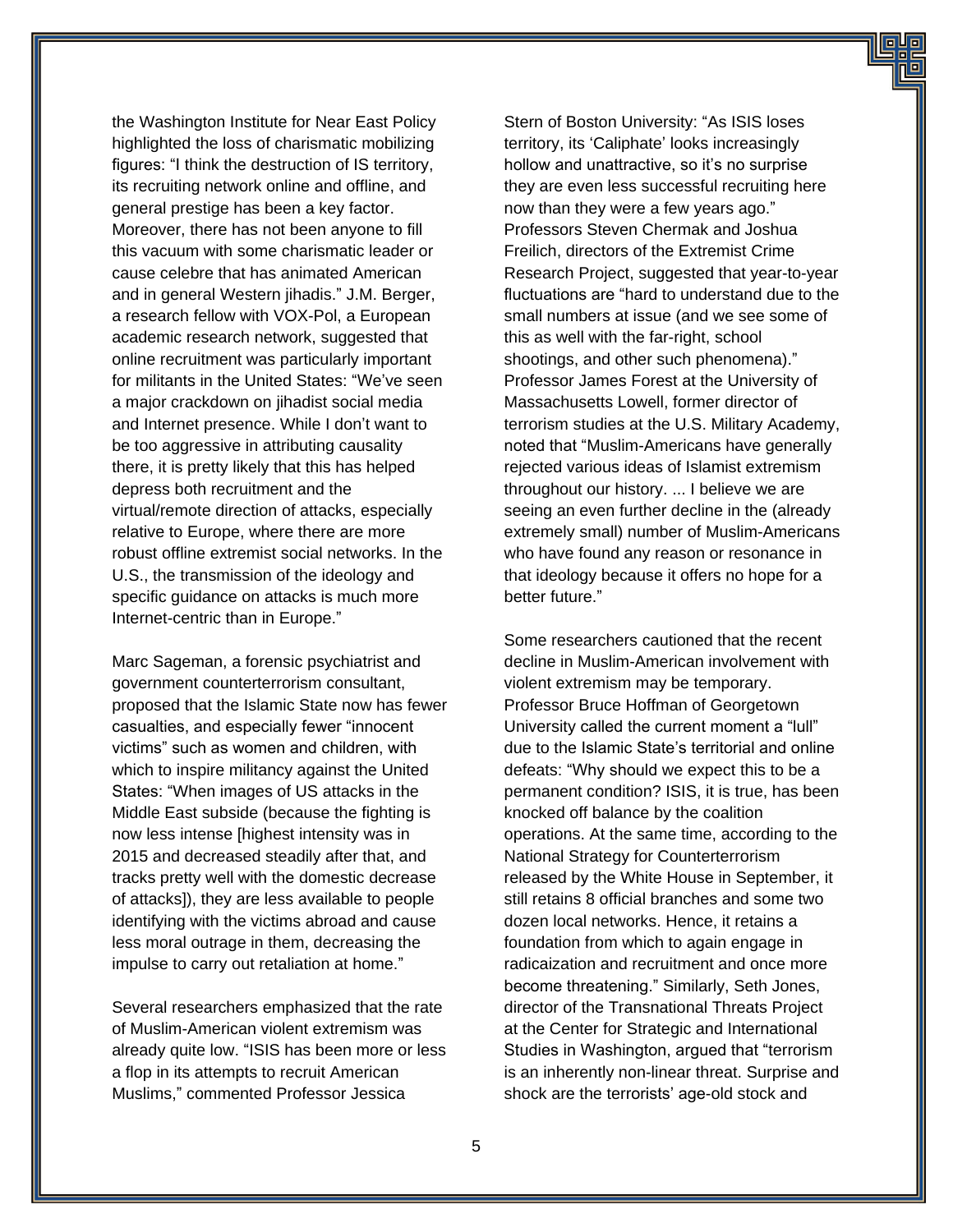trade. If it were predictable, terrorism would lose the power that makes it the preferred tactic of America's most intractable enemies. So one should not assume that the levels of Islamist extremism violence will continue to decline."

#### **A Decade of Overly Dire Warnings**

This is the tenth annual report on Muslim-American involvement with violent extremsim. Each edition of this report has tracked the cases of Muslim-Americans who have engaged or attempted to engage in extremist violence, or supported or attempted to support foreign terrorist organizations. The goal has been to specify the scope of a problem that has preoccupied much of United States foreign and domestic policy-making since the terrorist attacks of September 11, 2001.

Over the past decade, the report has found far fewer cases of Muslim-American violent extremism than government officials repeatedly warned us to expect.

The first annual report, co-authored with David Schanzer and Ebrahim Moosa, quoted Eric Holder, who was then the attorney general, as saying, "The American people would be surprised at the depth of the [homegrown] threat. ... And that's the shifting nature of threats that keeps you up at night." Robert Mueller, then-director of the Federal Bureau of Investigation, said the FBI was investigating "hundreds" of Muslim-Americans on suspicion of violent extremism. The actual number of arrests, by contrast, averaged 17 per year.<sup>14</sup>

The third annual report quoted Janet Napolitano, then-secretary of the Department of Homeland Security, saying that "in some ways, the threat facing us is at its most heightened state since" 9/11.<sup>15</sup>

The fifth annual report quoted Matthew Olsen,

director of the National Counterterrorism Center, expressing concern about "capable individuals with extremist contacts and battlefield experience" who would return to the United States and engage in violence."<sup>16</sup> Since that time, only 10 individuals have returned to the United States after joining militant groups overseas, only three of whom engaged in violence.<sup>17</sup>

The seventh annual report quoted James Comey, then the director of the FBI: "We've got investigations in all 50 states, over 900 of them, all of which we're trying to assess where are these people on the journey from consuming [militant propaganda] to acting [on that propaganda]."<sup>18</sup> Less than 5 percent of these investigations yielded terrorism-related arrests the following year.<sup>19</sup>

The ninth annual reported quoted Donald Trump predicting that terrorists are "coming into our country, they're coming in by the thousands. And just watch what happens. I'm a pretty good prognosticator. Just watch what happens over the years, it won't be pretty."<sup>20</sup> Instead, as this year's report documents, Muslim involvement with violent extremism in the United States has decreased in recent years, not increased.

For a decade and more, Americans have been warned about widespread plots of Muslim extremism, and these warnings have proven hollow.

The first of these annual reports, "Anti-Terror Lessons of Muslim-Americans," found that levels of violent extremism were low because Muslim-American communities engaged in extensive self-policing, consistently denounced violence, sought policy change through political engagement, and were building community institutions to support healthy civic engagement. A decade later, the evidence continues to confirm these findings.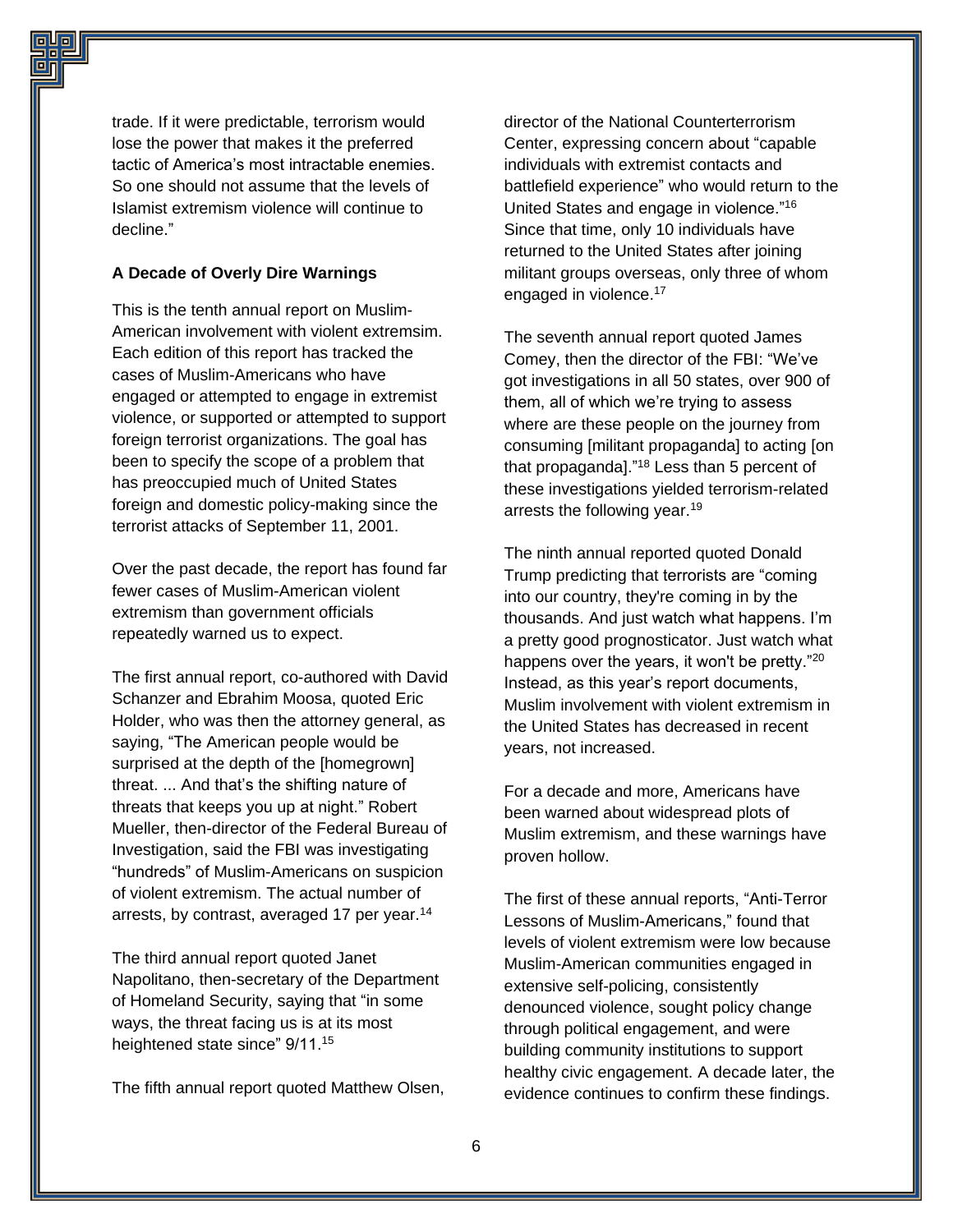#### **Appendix. Survey of Terrorism Researchers**

**Prompt to researchers:** As part of my annual report on Muslim-American involvement with violent extremism, I am collecting insights from experts to help understand why there was so little Islamist extremism in the United States in 2018 -- 3 incidents of violence and 11 arrests, by my count, down from 35 incidents/arrests in 2017, 45 in 2016, and 84 in 2015. Would you be willing to share a few sentences explaining your thinking on this subject?

#### **Responses:**

# **Peter Bergen, director of the national security studies program at the New America Foundation:**

While correlation is not causation, it's striking how these figures correlate with the rise and fall of the physical ISIS capliphate. That supposedly perfect Islamist society was a powerful pull factor in attracting idealistic young Muslim men and women from around the globe, including to a relatively small degree in the United States, to either join ISIS or attempt to join ISIS or to try and carry out attacks in ISIS's name. The decline in cases is largely attributable to the destructon of the physical caliphate.

#### **J.M. Berger, research fellow with VOX-Pol:**

I would suggest a few interrelated factors for consideration. First, terrorism is generally an outlier phenomenon with very small numbers even in a busy year, and as such tends to have wide variation from year to year. So the dramatic drop-off may be just a statistical anomaly, at least in part.

Second, on the international jihadist scene, we've seen two major developments since 2015. First, Islamic State has obviously suffered major setbacks in terms of its territorial holdings and, relatedly, its image as a very successful organization, which was a key part on its recruitment messaging. So its efforts to inspire and recruit are less effective, although not completely over. On the AQ

front, we've seen a steady transition of al Qaeda and its affiliates from a focus on global jihad (i.e. international terrorism) and toward a focus on local insurgencies. So on both fronts, there's just much less impetus overall for terrorist attacks in the West.

Third, we've seen a major crackdown on jihadist social media and Internet presence. While I don't want to be too aggressive in attributing causality there, it is pretty likely that this has helped depress both recruitment and the virtual/remote direction of attacks, especially relative to Europe, where there are more robust offline extremist social networks. In the U.S., the transmission of the ideology and specific guidance on attacks is much more Internet-centric than in Europe.

# **Steven Chermak, professor at Michigan State University, and Joshua Freilich, professor at the John Jay College of Criminal Justice at the City University of New York, directors of the Extremist Crime Research Project:**

We think part of the issue is due to having a small N, it is going to fluctuate so year to year changes may not mean much as opposed to comparing say 5 year increments. In other words, it is hard to understand due to the small numbers at issue (and we see some of this as well with the far-right, school shootings, and other such phenomena). For example our Extremist Crime Database (ECDB) includes 5 jihadi homicides in 2014 (3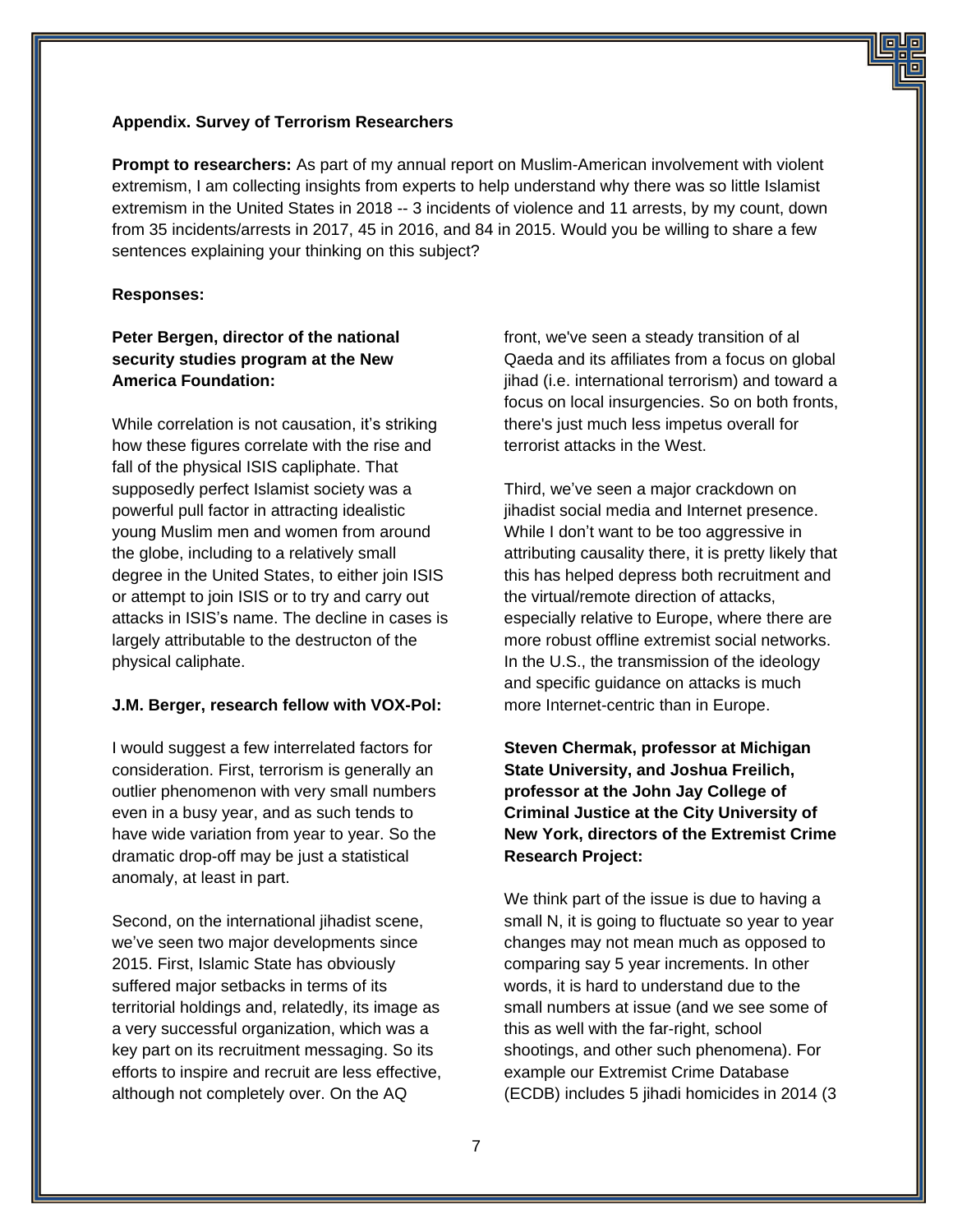by Ali Brown), 2 jihadi homicides in 2015; 1 in 2016; 5 in 2017 & 1 in 2018.

**James Forest, professor at the University of Massachusetts Lowell and former director of terrorism studies at the U.S. Military Academy:**

The political rhetoric about this threat is not (and has truly never been) supported by factual evidence. There never has been a flood of terrorists coming into the U.S., and in truth the U.S. is not (and has never been) the most frequent target of Salafi-Jihadist terrorists anyhow. So, the main threat for years has been the potential for radicalization among Muslim-Americans, i.e. the threat of homegrown violent extremism. But Muslim-Americans have generally rejected various ideas of Islamist extremism throughout our history, from Shia militant agendas in years past to the contemporary Salafi-Jihadist movement propelled by the likes of al-Qaeda and the Islamic State. The things that an overwhelming majority of Muslim-Americans like most about America directly undermine any resonance for the puritanical interpretation of their religion put forward by Salafi-Jihadist ideologues who try to motivate violent acts. I believe we are seeing an even further decline in the (already extremely small) number of Muslim-Americans who have found any reason or resonance in that ideology because it offers no hope for a better future. The inherent failings of that ideology have been further amplified by the complete failure of the Islamic State over the past few years, combined with the fading relevance of al-Qaeda and what it stood for.

Sadly, even though the ideology finds little to no resonances among Muslims in America, there are still Muslims in other countries who will choose (based on personal and contextual influences) to act violently in support of the ideology. But I also believe Salafi-Jihadism is

an ideology that will eventually lose its motivational power and crumble beneath the weight of its own contradictions and hypocrisies. This is not dissimilar to the story of other terrorist ideologies throughout history, of course. And yet, the optimistic assessment about the eventual decline in the resonance of jihadist ideologies must be tempered with the recognition that some new, other kinds of ideologies will eventually likely rise to the forefront of terrorist threats in the future. Thus, our society would certainly benefit from less fear-mongering about a wrongly-perceived type of terrorist threat, and more focus on building an educated and resilient society that actually understands the core strategy of terrorism - a strategy that attempts to compel our behavior through fear, in order to achieve some type of political and ideological goals. An educated and resilient society is one that recognizes and universally rejects those attempts. But education and resilience are made impossible by rampant fear, blame and bigotry.

# **Bruce Hoffman, professor at the School of Foreign Service at Georgetown University:**

The lull is likely a product of the defeat and dismantling of ISIS's caliphate, the attendant damage done to its brand and undermining of its message, as well as the disruption dealt to its hitherto highly effective social media recruitment and radicalization efforts.

Why should expect this to be a permanent condition? ISIS, it is true, has been knocked off balance by the coalition operations. At the same time, according to the National Strategy for Counterterrorism released by the White House in September, it still retains 8 officials branches and some two dozen local networks. Hence, it retains a foundation from which to again engage in radicalization and recruitment and once more become threatening.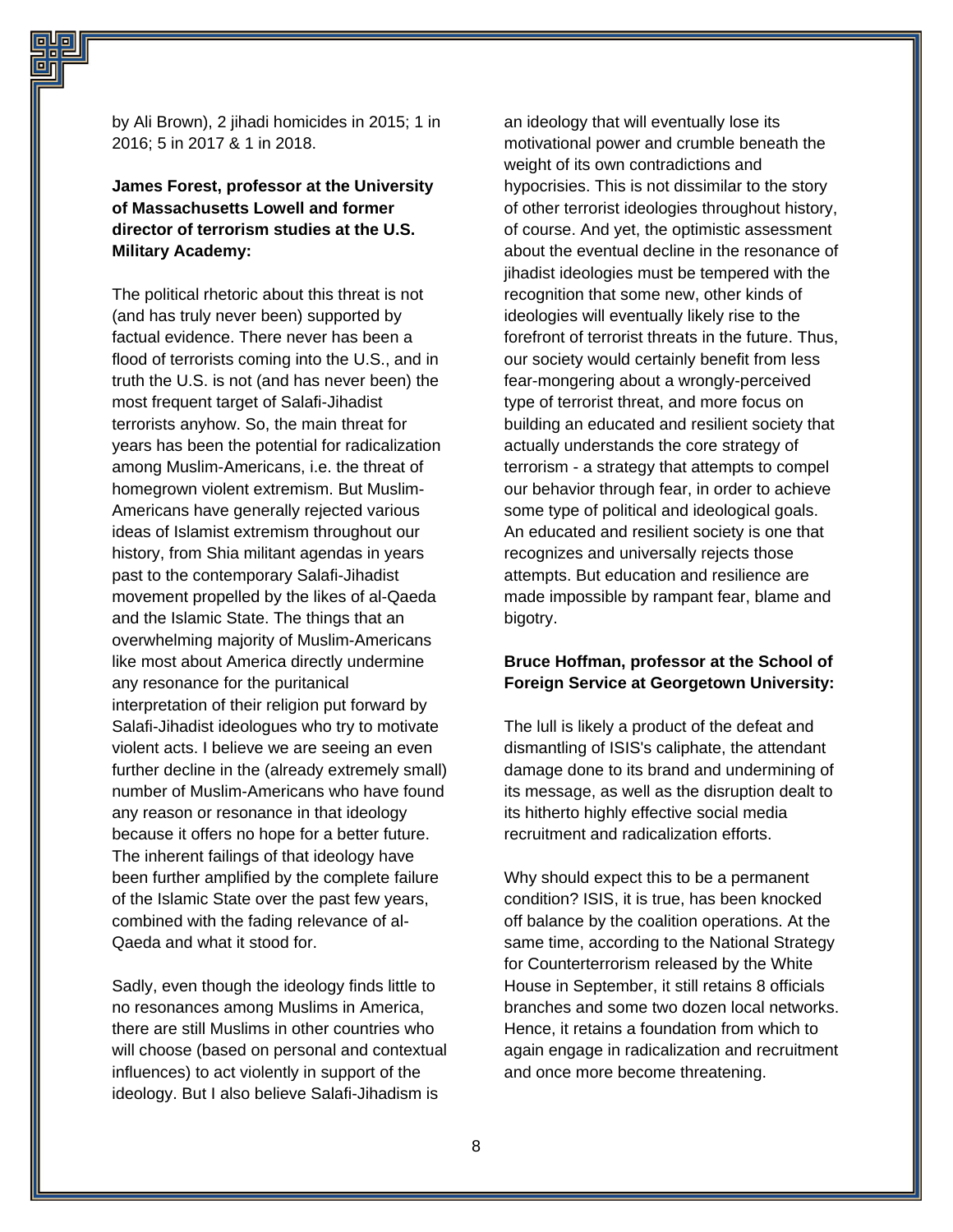# **Seamus Hughes, deputy director of the Program on Extremism at George Washington University:**

The draw of a physical space to build a selfdescribed Caliphate was a significant motivation for the American Islamic State sympathizers. The announcement of the Caliphate coincided with the huge jump on arrests and charges in 2014 and 2015. As the Islamic State lost significant territory, the numbers reduced dramatically, and the death of key online recruiters such as Junaid Hussain and Abu Saad al-Sudani, who were killed by airstrikes, played a role in numbers going down. It is hard to facilitate travel if there are no easily accessible online facilitators.

#### **Brian Jenkins, senior advisor to the president of the RAND Corporation:**

We are dealing with very small numbers and want to be careful not to over-interpret what appear to be trends.

The numbers vary according to criteria and sources. My raw numbers differ from yours but agree that 2018 saw a decline in jihadist terrorist attacks and interrupted plots in the United States. What does it mean?

It does not appear to be a long decline, but rather the downhill side of a peak in jihadist activity in the 2015-2016 period. Jihadist activity in the United States remained at a low level until 2009, when it began to increase. Activity came up somewhat in the 2009 to 2014 period, then jumped significantly in 2015. This coincides with the rise of ISIS. In my numbers, homegrown jihadist activity then declines in 2017, and still further in 2018–your figures show the decline beginning in 2018.

The 2018 totals remain above the 2002-2014 level but somewhat below the 2009-2014 period. In other words, it looks like the decline takes us back roughly to where we were before the peak.

This trajectory corresponds roughly with the rise of the Islamic State and the loss of almost all of its territory to a U.S.-led bombing campaign and U.S.-supported ground forces. Has ISIS lost its luster?

ISIS effectively used the Internet and social media to directly reach a broad audience, and both al Qaeda and ISIS called for attacks by homegrown terrorists. The volume of ISIS communications has reportedly dropped as ISIS was pounded by air strikes and squeezed by ground offensives. At the same time, social media companies reportedly have moved more quickly to remove exhortations to violence. This leads to a testable hypothesis that there is a correlation between reduced incitement and reduced activity. Detailed research is in order here.

ISIS also attracted tens of thousands of foreign fighters, including about 5,000 from Europe and a couple of hundred from the United States. More than 40 percent of the Americans were arrested before leaving the United State—most of them were put in prison. Of those who connected with a jihadist group abroad, at least half were killed. The fate of others is unknown, but some of them are also likely to be dead. In sum, the exodus to Syria may have drawn off some of the hotheads who otherwise might have engaged in attacks or plots here.

Yet another possible explanation is that effective law enforcement has deterred a growing number of jihadists, although I am a bit skeptical about this.

It could be that America's Muslim community has begun to mobilize against terrorists.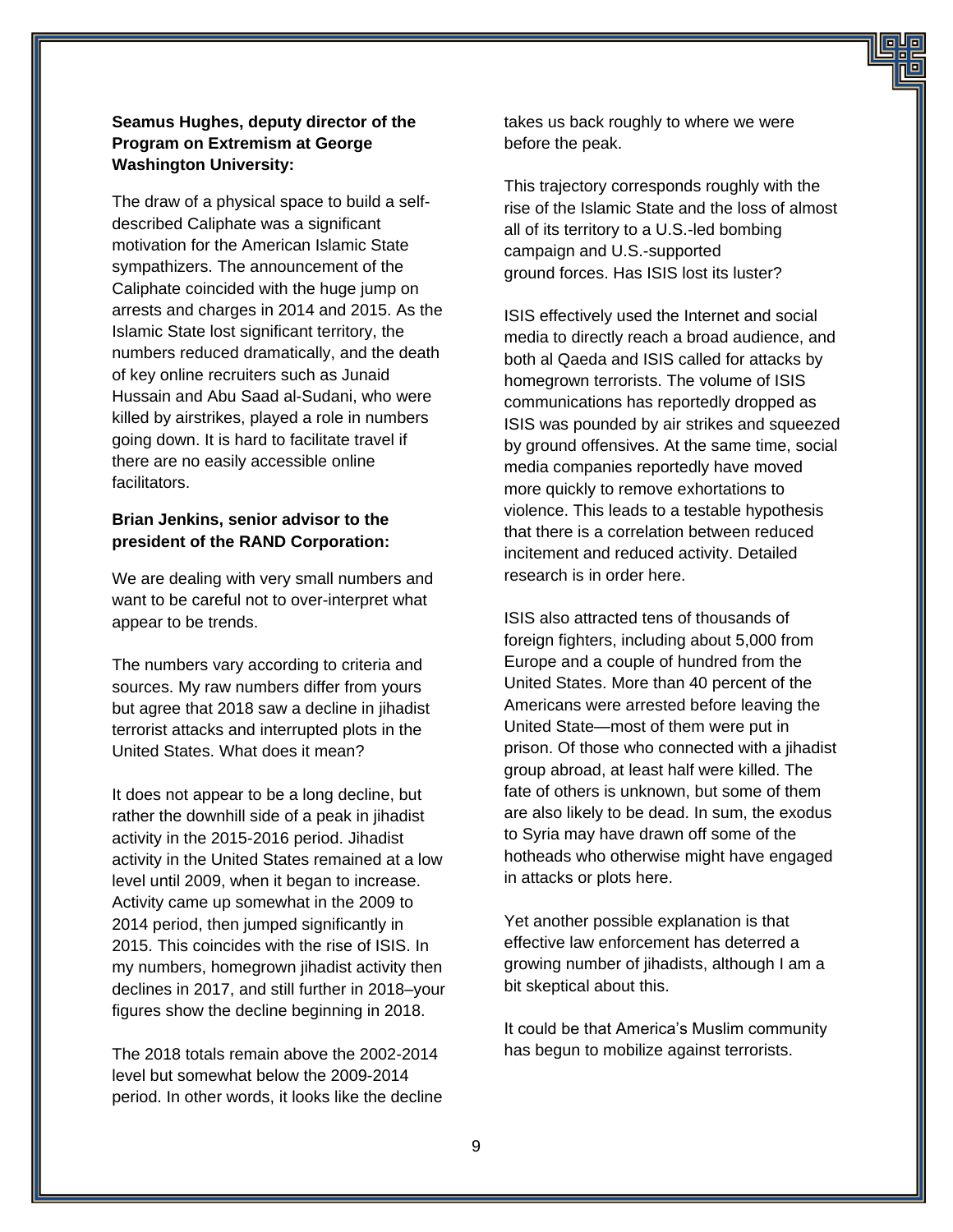Another hopeful explanation would be that the jihadist enterprise is a spent force, but history shows jihadist groups to be persistent, adaptable, and opportunistic. My guess ("guess" being the operative word) is that the struggle goes on.

# **Seth Jones, director of the Transnational Threats Project at the Center for Strategic and International Studies:**

The current low levels of Islamist extremism may be caused by several factors. First, there appears to be little interest among Muslim-Americans for violent extremism, unlike in other regions like Europe. This means that ISIS and al-Qaeda have failed to leverage – and inspire – individuals in the United States to conduct attacks. Second, the U.S. and its allies have conducted an aggressive targeting campaign against the external operations units of ISIS and al-Qaeda, making it more difficult for them to perpetrate attacks in the West. Third, U.S. law enforcement, intelligence, and homeland security institutions have done a reasonable job over the past several years of arresting those plotting attacks and deterring others. Fourth, the collapse of ISIS's so-called caliphate may have discouraged would-be attackers, since supporting ISIS no longer meant joining a "winning team."

Nevertheless, terrorism is inherently nonlinear threat. Surprise and shock are the terrorists' age-old stock and trade. If it were predictable, terrorism would lose the power that makes it the preferred tactic of America's most intractable enemies. So one should not assume that the levels of Islamist extremism violence will continue to decline.

#### **Marc Sageman, forensic psychiatrist and government counterterrorism consultant:**

The answer to me is a mixture of my model

and Kahnemann & Tverski's availability heuristics.

Remember that part of my model was that domestic Neo-jihadis identified with victims of fighting abroad, in Syria and Iraq. When they were outraged by the air strikes of US planes, they sought to retaliate at home, carrying out domestic attacks. They did not have to belong to ISIS or Nusrat for that. They simply had to imagine themselves to be part of this attacked community. When images of US attacks in the Middle East subside (because the fighting is now less intense [highest intensity was in 2015 and decreased steadily after that, and tracks pretty well with the domestic decrease of attacks]), they are less available to people identifying with the victims abroad and cause less moral outrage in them, decreasing the impulse to carry out retaliation at home. The nature of the victims also matters. Innocent victims (women and kids) generate more moral outrage (because of the blatant injustice of their deaths) than the deaths of soldiers (because that is what is expected of soldiers and it is a risk they take). As the fighting dies down, there seems to be fewer of these innocent victims and the scope of the fighting narrows. At the same time, there are fewer messages sent from the Middle East on social media, further reducing the availability of such images, causing moral outrage.

If the US and its allies carry out multiple bombings that kill civilians and children, we will see an increase of domestic attacks in retaliation to these attacks. My read on those carrying out such attacks is what they say, namely that it is in retaliation of US aggression overseas. But the nuance is that they need to be aware of this aggression, and the amount of social media messages depicting this aggression has dramatically decreased over the past two years, for many reasons.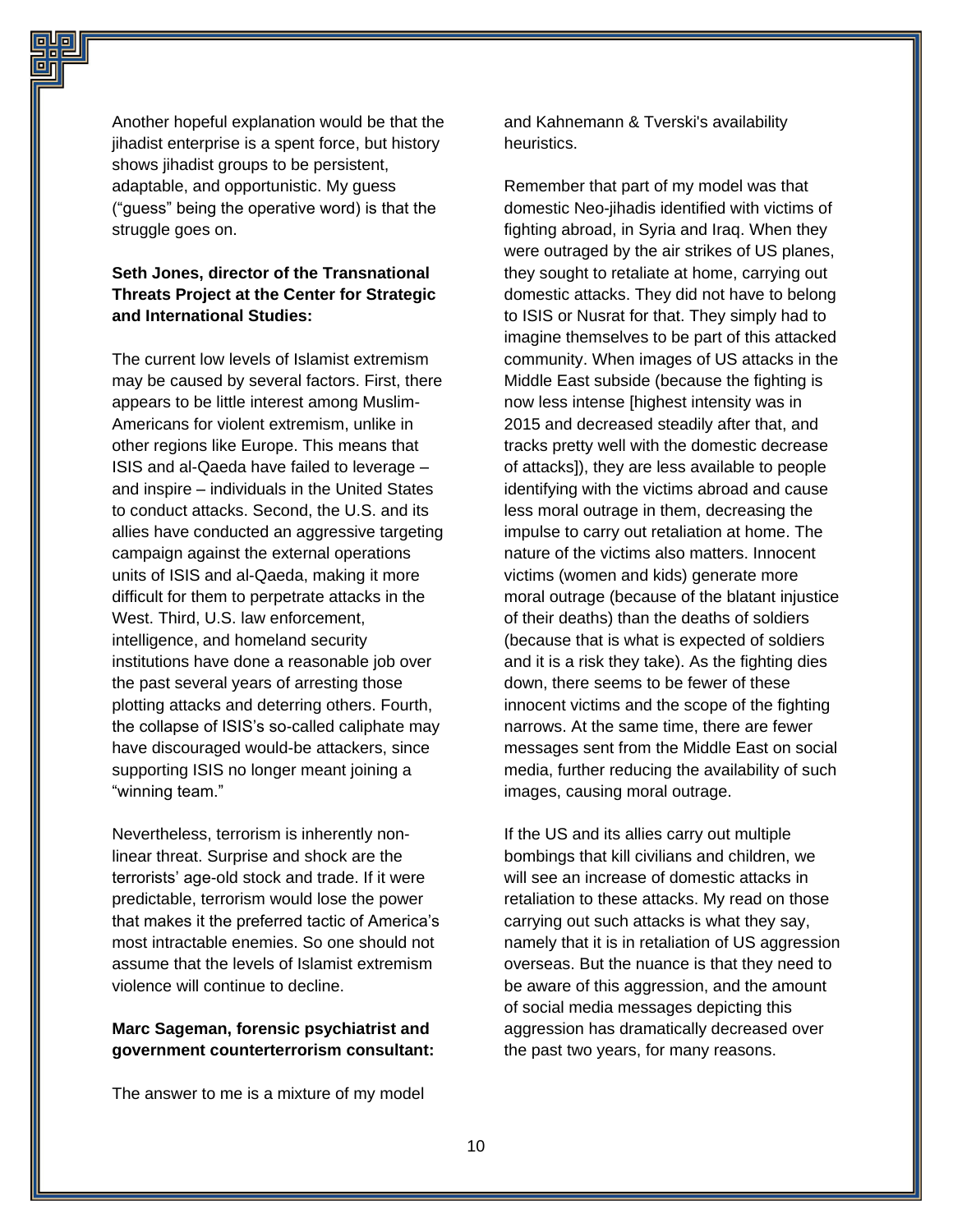### **David Schanzer, director of the Triangle Center on Terrorism and Homeland Security at Duke University:**

It is important to point out how much the arrest data is driven by cases where the perpetrator has traveled, or attempted to travel, to join a foreign insurgent movement. When these movements are ascendant, there are more domestic cases. This occurred in 2007-2008, when about 2 dozen Somali-American youth were inspired by al Shabab, leading to a spike of incidents counted by our data in 2009. Likewise, the rise of ISIS in 2013-2014, leads to a spike in U.S. cases from 2014-2017, peaking in 2015.

I also believe that the incidence of violence by extremist Muslim-Americans rises when foreign insurgent movements are successful – that is, they are gaining territory, they are making claims to be an authentic alternative Islamist society, and they are pushing this message aggressively through social media. When they are ascendant in this way, their call for like-minded diaspora Muslims to "do something" can be compelling to at least a small cohort of Muslim-Americans. When these movements don't seem to be doing much themselves, their use of guilt or shame to compel violence by diaspora Muslims loses its bite, as has been the case as ISIS has gradually lost its so-called caliphate over the past 4 years.

# **Jessica Stern, professor at the Pardee School of Global Studies at Boston University:**

ISIS has been more or less a flop in its attempts to recruit American Muslims. Unlike Muslims in Belgium, for example, American Muslims tend to be well integrated into American society. Surveys have shown that

on average, they are more patriotic, better educated, and wealthier than non-Muslim Americans, so it's a difficult pool from which to recruit. As ISIS loses territory, its "Caliphate" looks increasingly hollow and unattractive, so it's no surprise they are even less successful recruiting here now than they were a few years ago.

#### **Aaron Zelin, Richard Borrow Fellow at the Washington Institute for Near East Policy:**

I think the destruction of IS territory, its recruiting network online and offline, and general prestige has been a key factor. Moreover, there has not been anyone to fill this vacuum with some charismatic leader or cause celebre that has animated American and un general Western jihadis. The main official English language propaganda from all groups has been paltry too. The most consistent release is an IS al-Hayat video that just notes their military operations for the prior week. Therefore, there's no mobilizing message that has grabbed potential recruits. If things in the region change, though, I suspect the trend will change again, but for now I suspect if the status quo remains we'll see attempts, but at a much smaller scale. I think this all illustrates that while ideas matter, perception of group strength, power, and momentum, as well as access to new exciting theaters and propaganda are important too.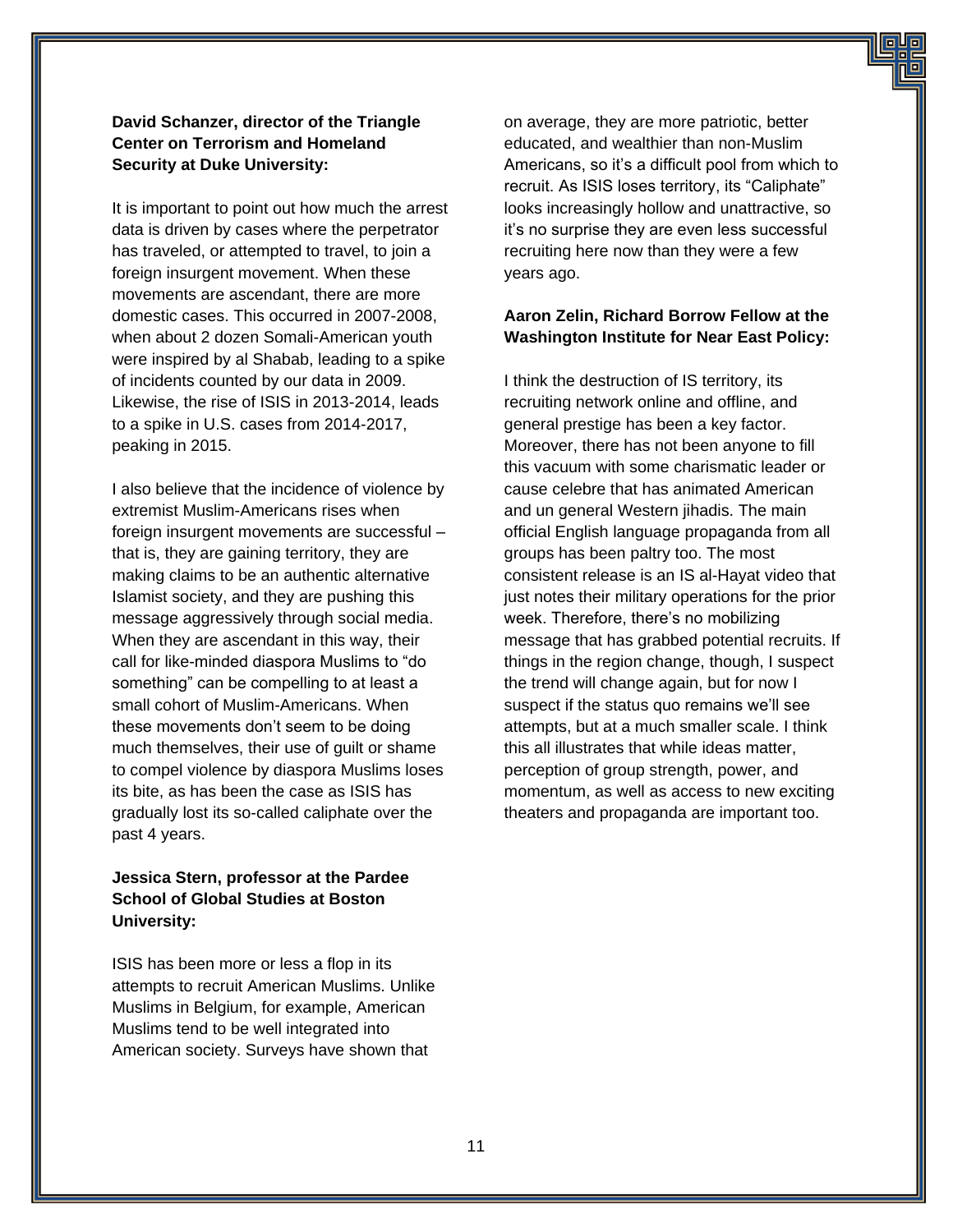#### **About the author:**

Charles Kurzman is a professor of sociology at the University of North Carolina, Chapel Hill, and a specialist on Islamic movements. His book, *The Missing Martyrs: Why Are There So Few Muslim Terrorists?*, was originally published by Oxford University Press in 2011 and just re-issued in early 2019, updated for the age of ISIS. He can be contacted through his website, http://kurzman.unc.edu.

#### **Acknowledgments:**

I thank Lauren Revis for her research assistance, as well as the researchers who responded to my inquiries and shared their findings about Muslim-American involvement with violent extremism.

#### **Notes:**

 $\overline{\phantom{a}}$ 

2 Federal Bureau of Investigation, *Crime in the United States*, 2017, Table 1, "Crime in the United States by Volume and Rate per 100,000 Inhabitants, 1998‐2017." The estimate for 2018 is extrapolated from preceding years.

<sup>3</sup> Mass Shooting Tracker, "U.S. Mass Shootings, 2018," https://massshootingtracker.org, January 3, 2019. The figure of 230 fatalities includes only attacks causing four or more deaths. Mass Shooting Tracker counted 426 attacks with four or more deaths or injuries in 2018; Gun Violence Archive (http://gunviolencearchive.org) counted 340 such attacks.

<sup>5</sup> Charles Kurzman, "Muslim-American Involvement with Violent Extremism, 2016," Triangle Center on Terrorism and Homeland Security, January 26, 2017.

<sup>6</sup> Charles Kurzman, "Muslim-American Involvement with Violent Extremism, 2016," Triangle Center on Terrorism and Homeland Security, January 18, 2018.

<sup>7</sup> Department of Homeland Security and Department of Justice, "Executive Order 13780: Protecting the Nation From Foreign Terrorist Entry Into the United States: Initial Section 11 Report," January 2018, p. 9.

<sup>8</sup> White House, "National Strategy for Counterterrorism of the United States of America," October 2018, pp. 1, 21. <sup>9</sup> White House, "Remarks by President Trump in Meeting with Senate Minority Leader Chuck Schumer and House Speaker-Designate Nancy Pelosi," December 11, 2018.

<sup>10</sup> White House, "Remarks by President Trump in Briefing at Al Asad Air Base, Al Anbar Province, Iraq," December 26, 2018.

<sup>11</sup> White House, "National Strategy for Counterterrorism of the United States of America," October 2018, pp. 7-8. <sup>12</sup> Department of State, "Country Reports on Terrorism 2017," September 2018, p. 194.

<sup>13</sup> I contacted but did not receive responses from the former and current directors of research at the U.S. Military Academy's Combating Terrorism Center, and from terrorism specialists at Fox News, the Hudson Institute, the Investigative Project on Terrorism, the McCain Institute, the National Consortium for the Study of Terrorism and Responses to Terrorism (START) at the University of Maryland, the New York Times, the Search International Terrorist Entities (SITE) Intelligence Group, the Terrorism Research & Analysis Consortium (TRAC), and the Terrorism Research Center at the University of Arkansas.

<sup>14</sup> David Schanzer, Charles Kurzman, and Ebrahim Moosa, "Anti-Terror Lessons of Muslim-Americans," Triangle Center on Terrorism and Homeland Security, January 6, 2010, pp. 8, 10.

<sup>15</sup> Charles Kurzman, "Muslim-American Terrorism in the Decade Since 9/11," Triangle Center on Terrorism and Homeland Security, February 8, 2012, p. 3.

<sup>1</sup> Russell Travers, Acting Director, National Counterterrorism Center, "Combatting the Terrorist Threat Through Agility, Persistence, and Resilience," Statement for the Record, Hearing Before the Senate Committee on Homeland Security and Governmental Affairs, October 10, 2018.

<sup>4</sup> Department of Justice press releases, filtered by topic "National Security – Counterterrorism"; House Homeland Security Committee Majority Staff Report, "Terror Gone Viral: Overview of the 243 ISIS-Linked Incidents Targeting The West," October 2018, p. 9; Deroy Murdock, "Yes, We've Nabbed Terrorists on the Southern Border," *National Review*, January 10, 2019.